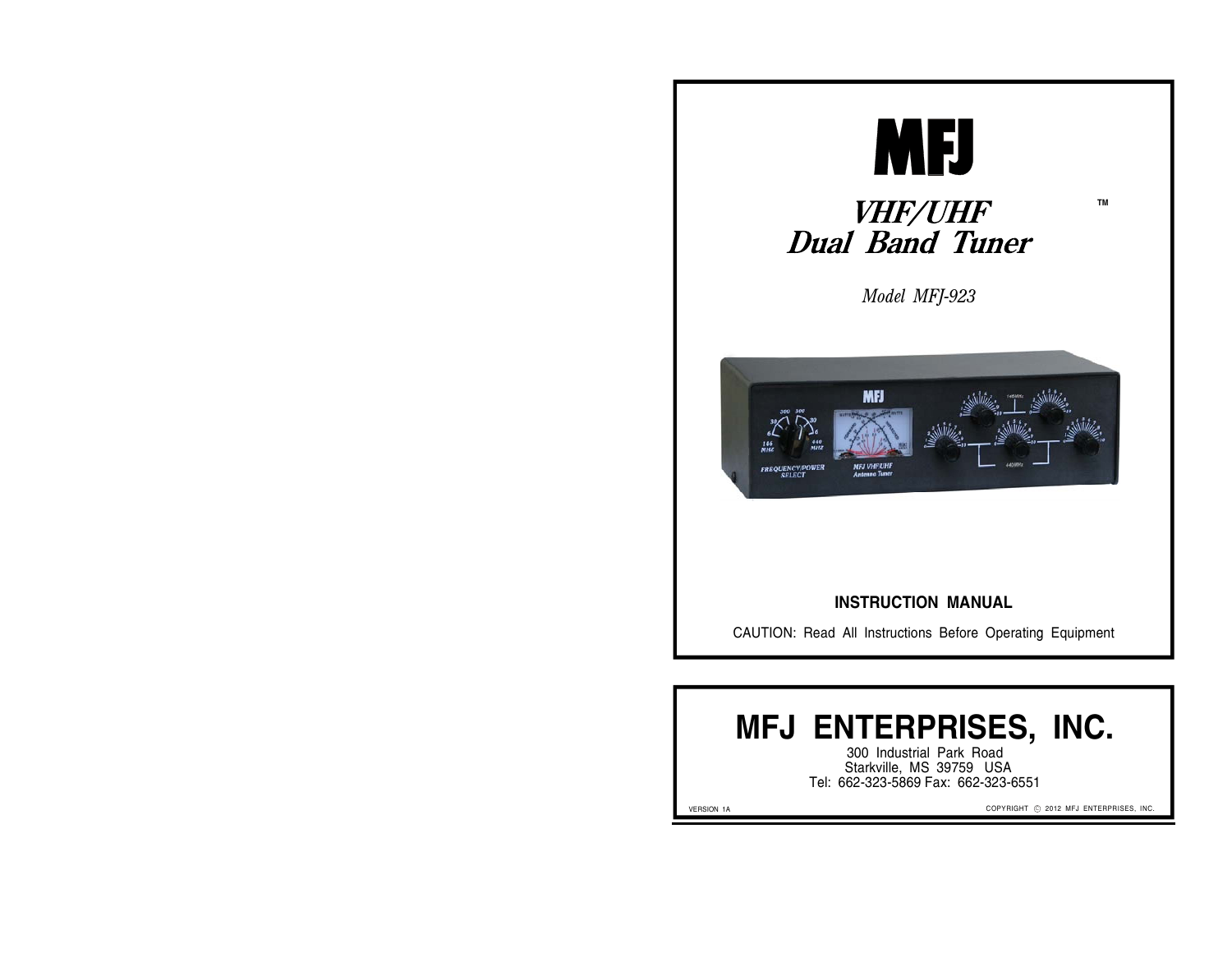# **DISCLAIMER**

Information in this manual is designed for **user purposes only** and is *not* intended to supersede information contained in customer regulations, technical manuals/documents, positional handbooks, or other official publications. The copy of this manual provided to the customer will *not* be updated to reflect current data.

Customers using this manual should report errors or omissions, recommendations for improvements, or other comments to MFJ Enterprises, 300 Industrial Park Road, Starkville, MS 39759. Phone: (662) 323-5869; FAX: (662) 323-6551. Business hours: M-F 8-4:30 CST.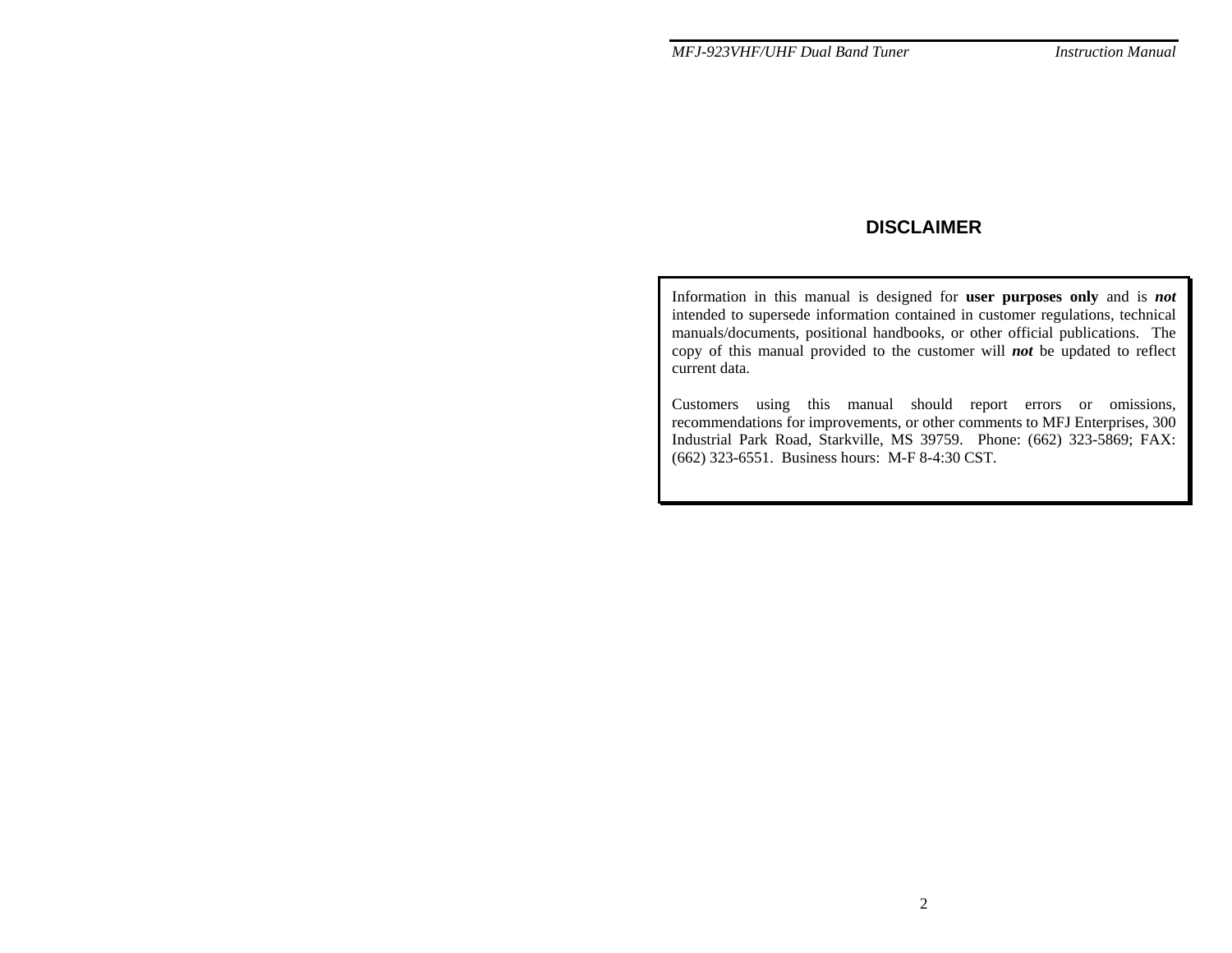# **INTRODUCTION**

The MFJ-923 Antenna Tuner was designed with today's dual band radios in mind. This unit has a single input connector so that it will easily connect to your dual band transceiver. Two output connectors give you the option of using a dual band antenna or two single band antennas for maximum performance. A switch on the back of the unit allows you to select two single or one dual band antenna. This option eliminates the need for a duplexer when operating two antennas with one radio. The built in power meter has three selectable power settings for each band.

# **INSTALLATION**

The MFJ-923 should be installed between the transmitter and antenna.

- 1. Locate the tuner in a convenient location at the operating position.
- 2. Use a 50 ohm coaxial cable to connect the transmitter or transceiver to the SO-239 labeled TRANSMITTER on the back of the tuner.
- 3. Connect an antenna feed to the appropriate tuner output:

 (A) If using a dual band antenna then select either of the output connectors. When the output switch is in the dual band position, both connectors are the same and either will work. Only use one of the connectors, do not connect anything else to the other. Leave it open.

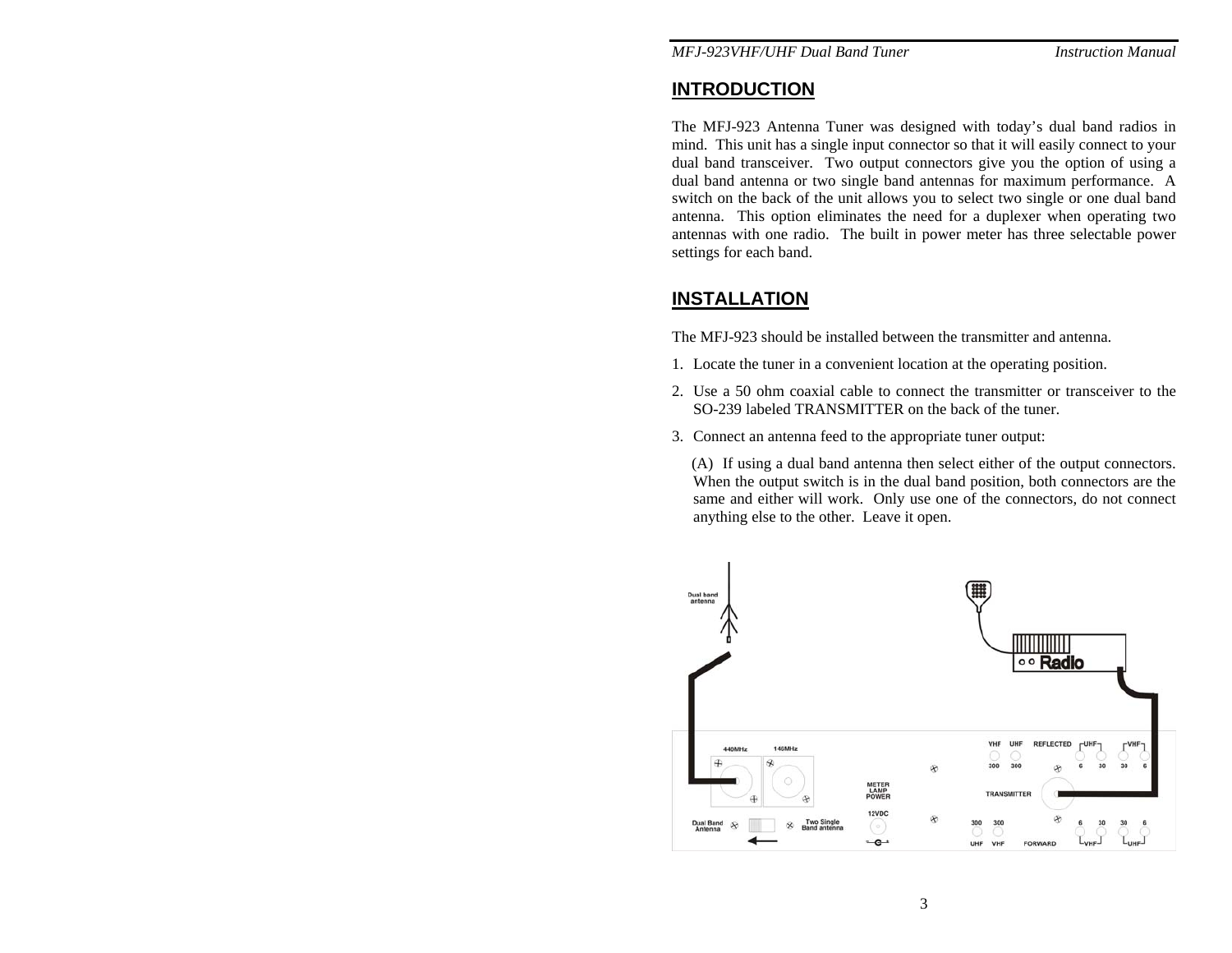#### *MFJ-923VHF/UHF Dual Band Tuner*

 (B) If using two single band antennas, connect the two meter antenna to the connector marked 146MHz. Connect the 440 antenna to the connector labled 440MHz. Move the switch to "two single band"



4. Connect the power jack on the back of the unit to a 12VDC power supply using the supplied power connector. Connect your tuner and transmitter to a good earth ground.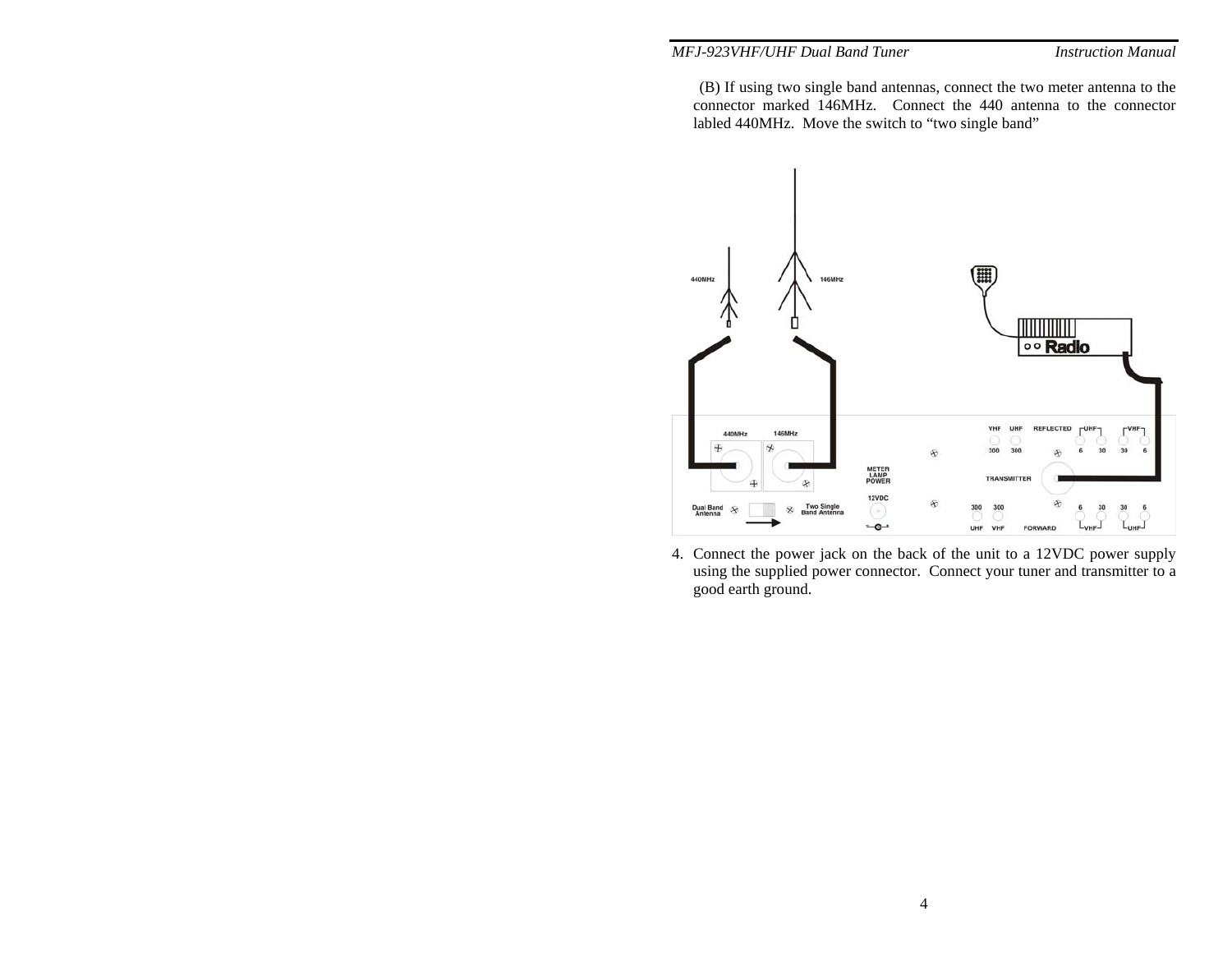*MFJ-923VHF/UHF Dual Band Tuner Instruction Manual* 

### **OPERATION**

This antenna tuner operates slightly different than most manual tuners do. You will notice that there are five tuning knobs on the front of the unit and one switch for the power level and band selection.

The band selection and power switch simply adjust the sensitivity of the watt meter to the correct frequency and power level indicated on the dial. It has no affect on the tuning of the load. Simply select which band you want to tune and the power level you will be using.

Tuning the two meter band is accomplished by adjusting the two knobs on the top row as indicated by the 144-148 range. This operation is very similar to tuning a normal T-match tuner. Adjust each knob for lowest reflected power reading. After making adjustments to one knob, readjust the other and then go back to the original and adjust it again. Do this back and forth method until a suitable SWR has been obtained.

Tuning the 440 side of the tuner is much the same as the two meter side with the addition of another knob. The three knobs across the bottom of the unit are used for tuning the 440 band. To do this, use the same method as tuning the two meter side. Go back and forth to each knob until a suitable SWR is obtained. The additional knob will make it a little more difficult but it will only take a little more experimentation and time.

This tuner is designed to match dual band or single band antennas in the two meter and 440 bands. Very large SWR values may not be able to be corrected by the tuner and indicate a severe problem in the antenna or feedline system.

# **TECHNICAL ASSISTANCE**

If you have any problem with this unit first check the appropriate section of this manual. If the manual does not reference your problem or your problem is not solved by reading the manual you may call *MFJ Technical Service* at **662-323- 0549** or the *MFJ Factory* at **662-323-5869**. You will be best helped if you have your unit, manual and all information on your station handy so you can answer any questions the technicians may ask.

You can also send questions by mail to MFJ Enterprises, Inc., 300 Industrial Park Road, Starkville, MS 39759; by Facsimile to 662-323-6551; or by email to techinfo@mfjenterprises.com. Send a complete description of your problem, an explanation of exactly how you are using your unit, and a complete description of your station.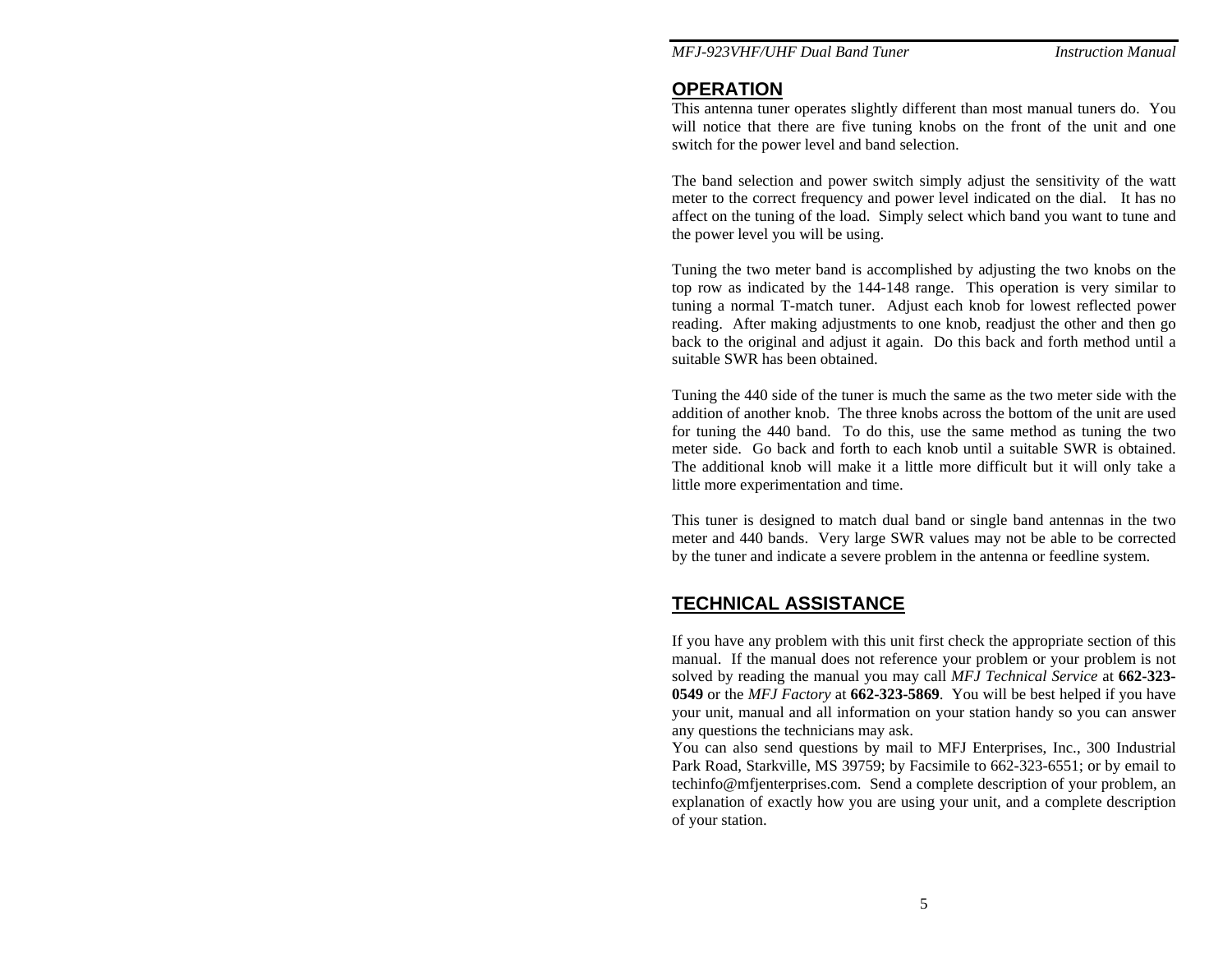*MFJ-923VHF/UHF Dual Band Tuner* 

**Instruction Manual** 

**NOTES:**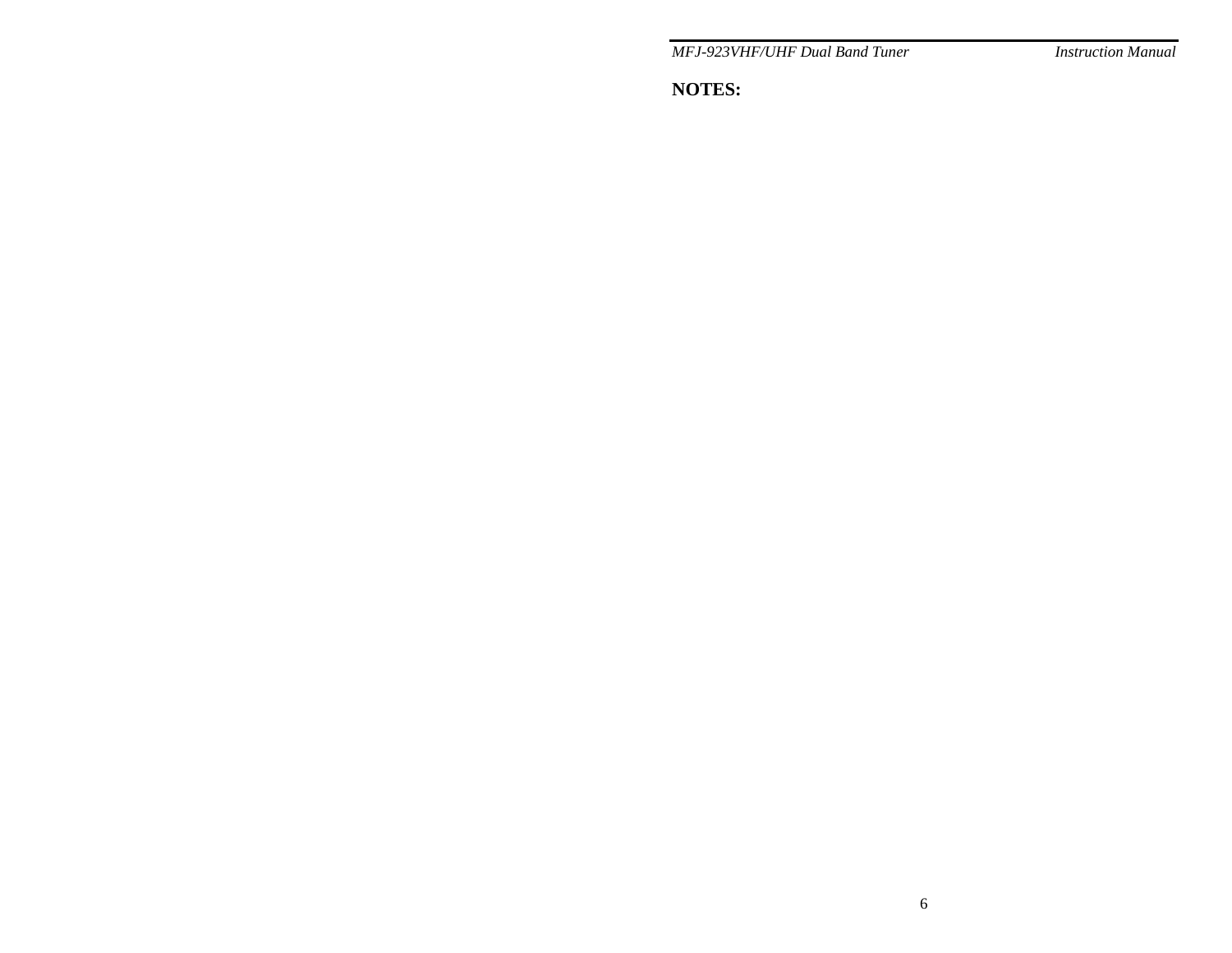#### *MFJ-923VHF/UHF Dual Band Tuner Instruction Manual*

# **FULL 12 MONTH WARRANTY**

MFJ Enterprises, Inc. warrants to the original owner of this product, if manufactured by MFJ Enterprises, Inc. and purchased from an authorized dealer or directly from MFJ Enterprises, Inc. to be free from defects in material and workmanship for a period of 12 months from date of purchase provided the following terms of this warranty are satisfied.

- **1.** The purchaser must retain the dated proof-of-purchase (bill of sale, canceled check, credit card or money order receipt, etc.) describing the product to establish the validity of the warranty claim and submit the original of machine reproduction or such proof of purchase to MFJ Enterprises, Inc. at the time of warranty service. MFJ Enterprises, Inc. shall have the discretion to deny warranty without dated proof-of-purchase. Any evidence of alteration, erasure, or forgery shall be cause to void any and all warranty terms immediately.
- **2.** MFJ Enterprises, Inc. agrees to repair or replace at MFJ's option without charge to the original owner any defective product under warrantee provided the product is returned postage prepaid to MFJ Enterprises, Inc. with a personal check, cashiers check, or money order for **\$7.00** covering postage and handling.
- **3.** MFJ Enterprises, Inc. will supply replacement parts free of charge for any MFJ product under warranty upon request. A dated proof of purchase and a **\$5.00** personal check, cashiers check, or money order must be provided to cover postage and handling.
- **4.** This warranty is **NOT** void for owners who attempt to repair defective units. Technical consultation is available by calling (601) 323-5869.
- **5.** This warranty does not apply to kits sold by or manufactured by MFJ Enterprises, Inc.
- **6.** Wired and tested PC board products are covered by this warranty provided **only the wired and tested PC board product is returned.** Wired and tested PC boards installed in the owner's cabinet or connected to switches, jacks, or cables, etc. sent to MFJ Enterprises, Inc. will be returned at the owner's expense unrepaired.
- **7.** Under no circumstances is MFJ Enterprises, Inc. liable for consequential damages to person or property by the use of any MFJ products.
- **8. Out-of-Warranty Service:** MFJ Enterprises, Inc. will repair any out-of-warranty product provided the unit is shipped prepaid. All repaired units will be shipped COD to the owner. Repair charges will be added to the COD fee unless other arrangements are made.
- **9.** This warranty is given in lieu of any other warranty expressed or implied.
- **10.** MFJ Enterprises, Inc. reserves the right to make changes or improvements in design or manufacture without incurring any obligation to install such changes upon any of the products previously manufactured.
- **11.** All MFJ products to be serviced in-warranty or out-of-warranty should be addressed to **MFJ Enterprises, Inc., 300 Industrial Park Road, Starkville, Mississippi 39759, USA**  and must be accompanied by a letter describing the problem in detail along with a copy of your dated proof-of-purchase.
- **12.** This warranty gives you specific rights, and you may also have other rights which vary from state to state.